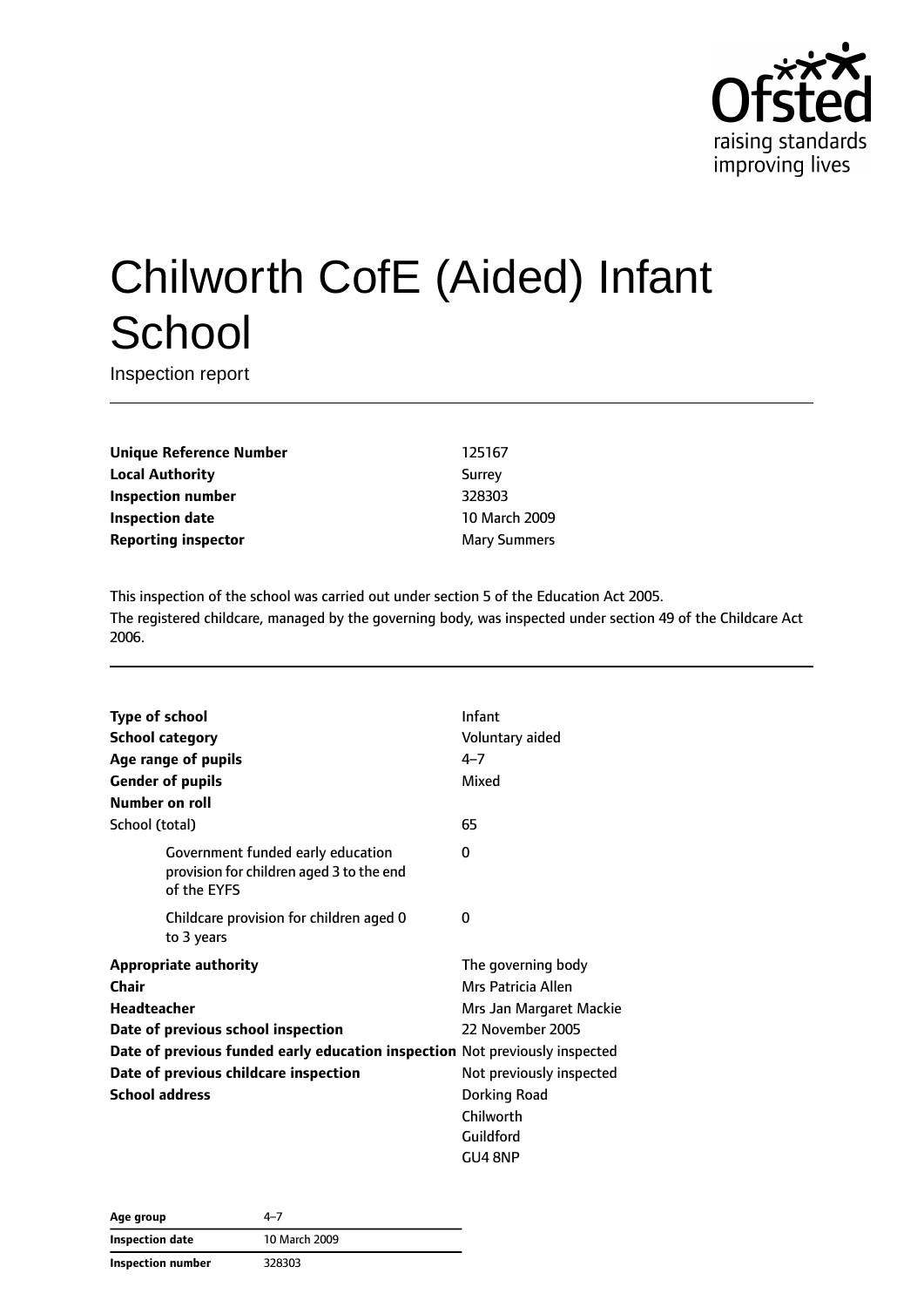**Telephone number** 01483 562 476 **Fax number** 01483 453 291

| Age group         | 4–7           |
|-------------------|---------------|
| Inspection date   | 10 March 2009 |
| Inspection number | 328303        |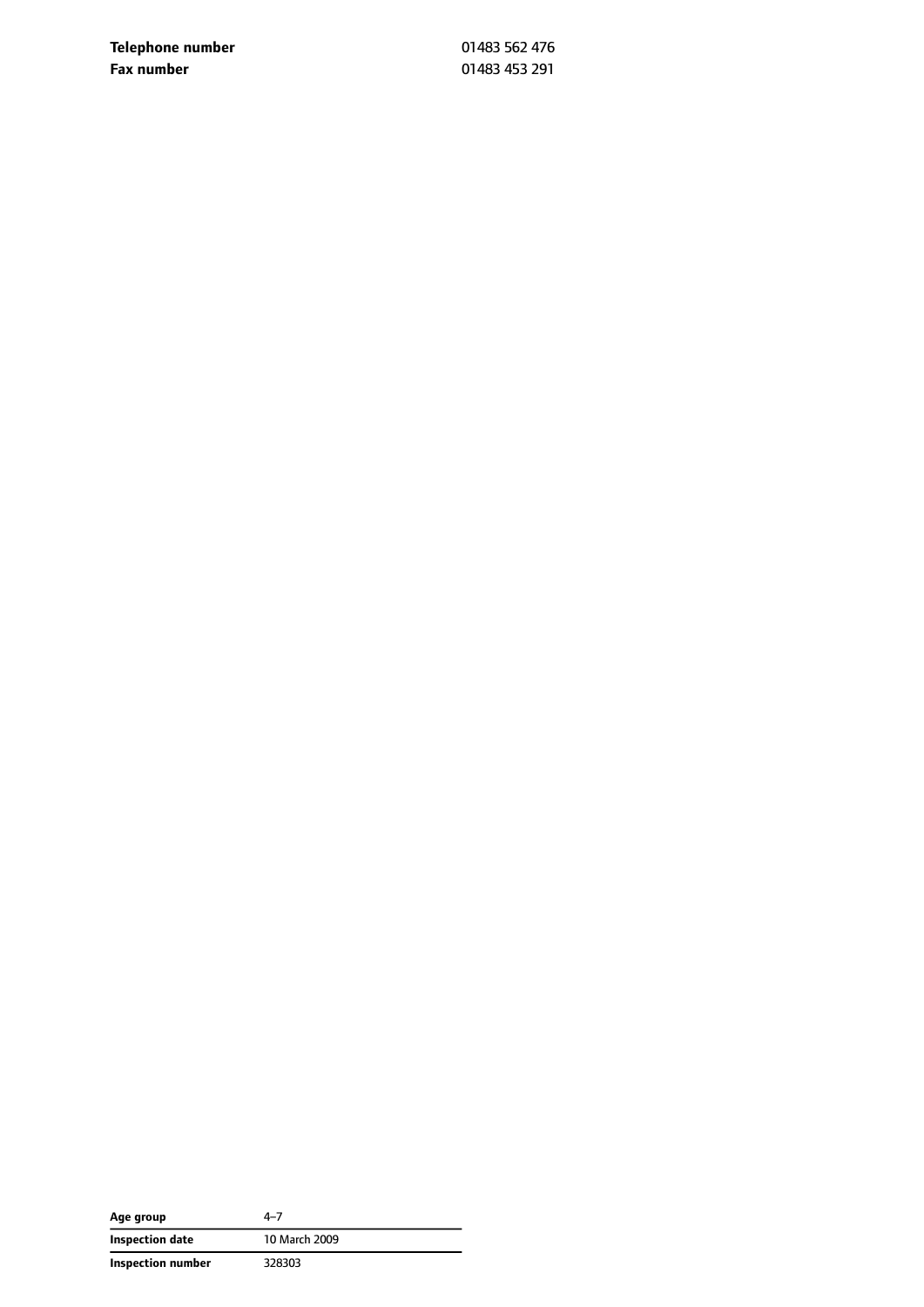.

<sup>©</sup> Crown copyright 2009

Website: www.ofsted.gov.uk

This document may be reproduced in whole or in part for non-commercial educational purposes, provided that the information quoted is reproduced without adaptation and the source and date of publication are stated.

Further copies of this report are obtainable from the school. Under the Education Act 2005, the school must provide a copy of this report free of charge to certain categories of people. A charge not exceeding the full cost of reproduction may be made for any other copies supplied.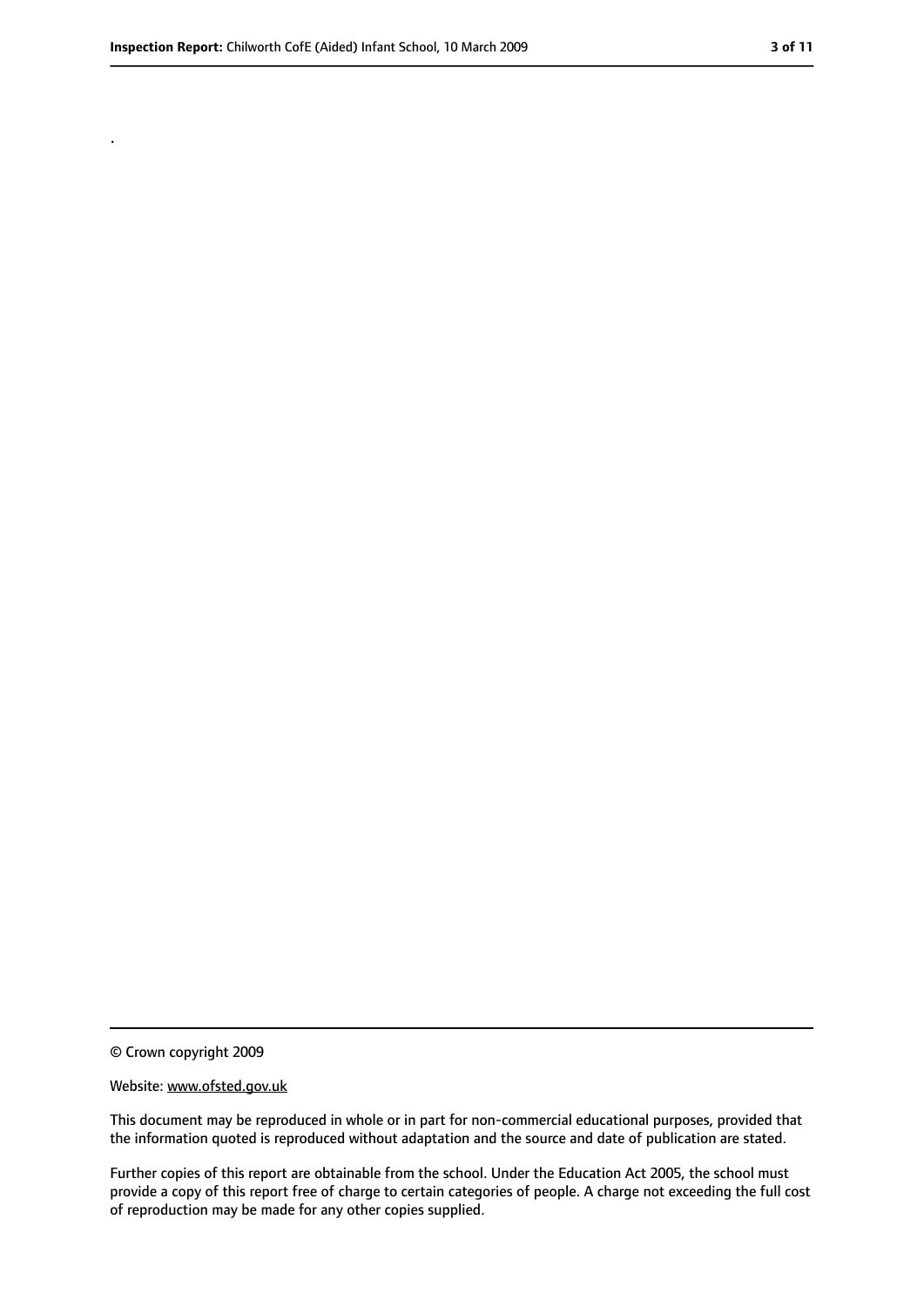## **Introduction**

The inspection was carried out by two Additional Inspectors. The inspectors evaluated the overall effectiveness of the school and investigated the following issues: standards in science and how well the new tracking procedures are contributing to raising pupils' achievement; the impact of subject coordinators on improving standards; and how well the school promotes community cohesion. Evidence was gathered from discussions with pupils, staff and governors and analysis of school documentation and of pupils' work. Other aspects of the school's work were not investigated in detail, but inspectors found no evidence to suggest that the school's own assessments, as given in its self-evaluation, were not justified, and these have been included where appropriate in this report.

## **Description of the school**

This small school serves pupils from the village of Chilworth and a few neighbouring rural communities on the outskirts of Guildford. The vast majority of pupils come from White British backgrounds. Only a small proportion of pupils have learning difficulties, and these are often specifically associated with reading and writing. A very small proportion of pupils speak English as an additional language. Children in the Early Years Foundation Stage are catered for in a Reception class. They begin school in the September of the academic year in which they reach their fifth birthday. The school has gained a number of awards in recent years, including the Healthy School and Eco-Schools awards, and the Activemark. It was designated a Children's Centre in 2008. There have been major changes in staffing recently, including the appointment of a new headteacher who began in January 2008.

Chilworth Community Playgroup, which is privately run, usesthe school premises on one morning a week.

#### **Key for inspection grades**

| Grade 1 | Outstanding  |
|---------|--------------|
| Grade 2 | Good         |
| Grade 3 | Satisfactory |
| Grade 4 | Inadequate   |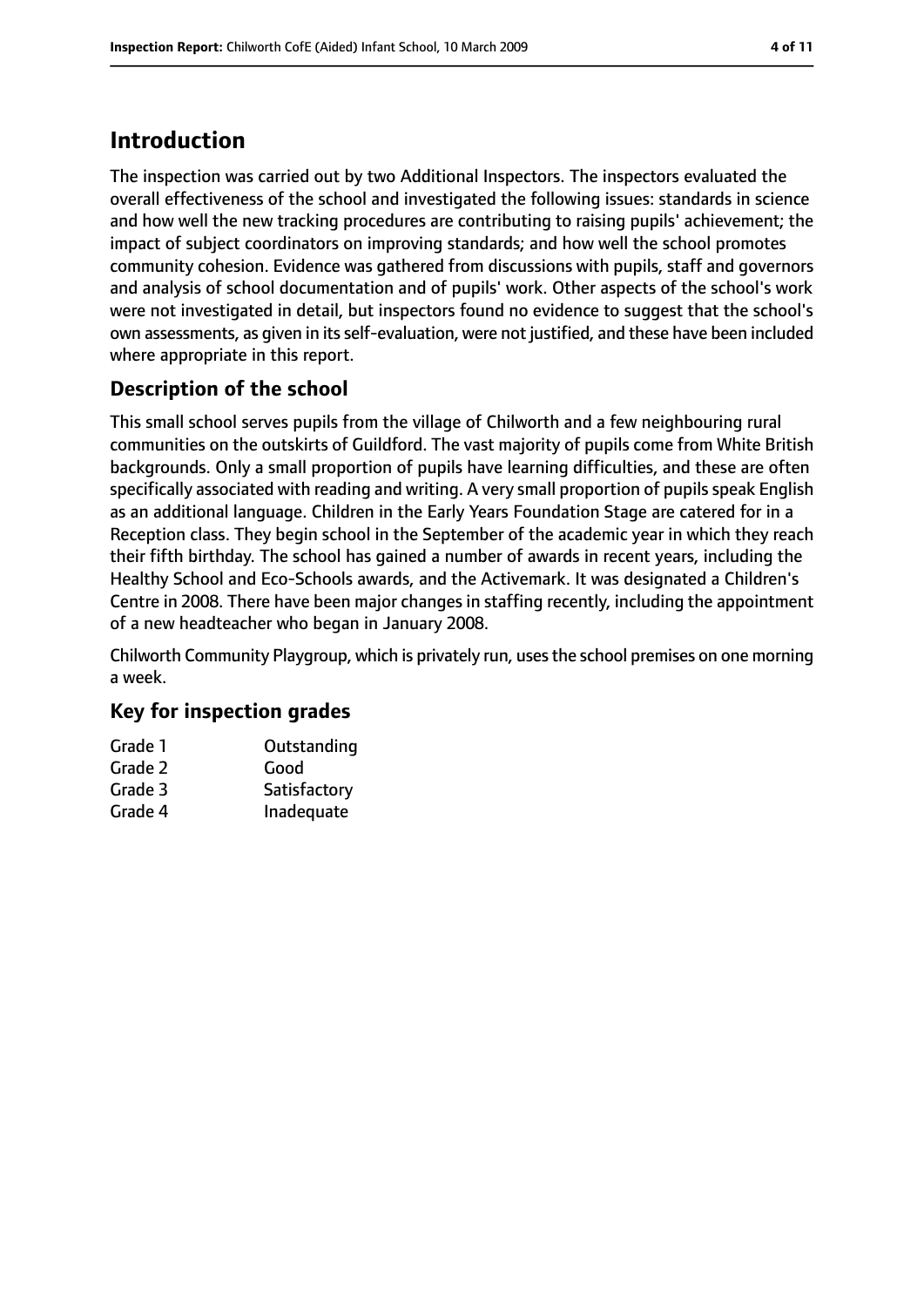## **Overall effectiveness of the school**

#### **Grade: 2**

This school provides a good education for its pupils. The headteacher gives a firm steer to the school's work, maintaining a clear and effective focus on raising standards. Her high expectations and rigorous monitoring of lessons mean that pupils enjoy a good quality of teaching throughout the school. She supports newly qualified teachers extremely well, giving them the confidence and skills necessary to meet pupils' needs successfully. This means that the more able pupils are challenged, and that pupils with specific learning difficulties are supported so that they can take the next steps in their learning.

Pupils achieve well throughout the school and reach standards that are above average for their age in the national assessments at the end of Year 2. A slight dip in the standards achieved last year by more able pupils in writing and mathematics has been successfully addressed this year. The headteacher introduced extremely thorough assessment procedures to track pupils' progress in reading, writing, mathematics and science. Half-termly progress meetings hold teachers to account for the progress of their pupils, and identify pupils who are at risk of falling behind. Action is taken rapidly to provide the right sort of support to help these pupils to catch up. A reading recovery programme, for example, is helping children with specific difficulties to take the next steps in this area of their learning.

Pupils' behaviour is excellent in lessons and around the school. Attendance is above average. Pupils talk enthusiastically about their work to support the school and the wider community. They take responsibilities seriously, for example as school councillors, and are proud of their fund-raising activities that support local, national and international charities. The achievement of the Healthy School Award has meant that pupils have an excellent understanding of how to maintain a healthy lifestyle, choosing healthy options for lunch and participating in a wide range of physical activities, both at lunchtime and after school. Pupils have gained the Eco-Schools Award as a result of their environmental work, including a recycling project. They know how to keep safe, and say that there is always an adult in school they can go to if they have any problems. Although pupils have positive attitudes, they lack initiative and independence in their learning, mainly because adults often provide too much direction rather than letting pupils work things out for themselves. Too many worksheets, for example, inhibit pupils' opportunities to set out their work in their own way. Nonetheless, their positive attitudes and good academic skills mean that pupils are well prepared for their future education.

The high proportion of newly qualified teachers on the staff team has made it difficult for the headteacher to fully distribute leadership responsibilities for the various subjects. However, a good start has been made, with some teachers and support staff developing an overview of provision and implementing useful programmes to extend the experiences given to pupils. Good work in science, for example, has led to the development of the new tracking and assessment procedures, which are clearly helping to raise standards. Physical education opportunities have been extended through a sports partnership with a local college, and this has had an excellent impact on pupils' understanding of health and fitness. However, there is no clear vision about how these and other subjects will improve in the future, or how developments will be monitored and evaluated.

Leaders have an accurate picture of the school community, including the different faiths, ethnicities and backgrounds of pupils. A wide range of experiences, including links with local churches and homes for the elderly, enables pupils to gain a very good understanding of their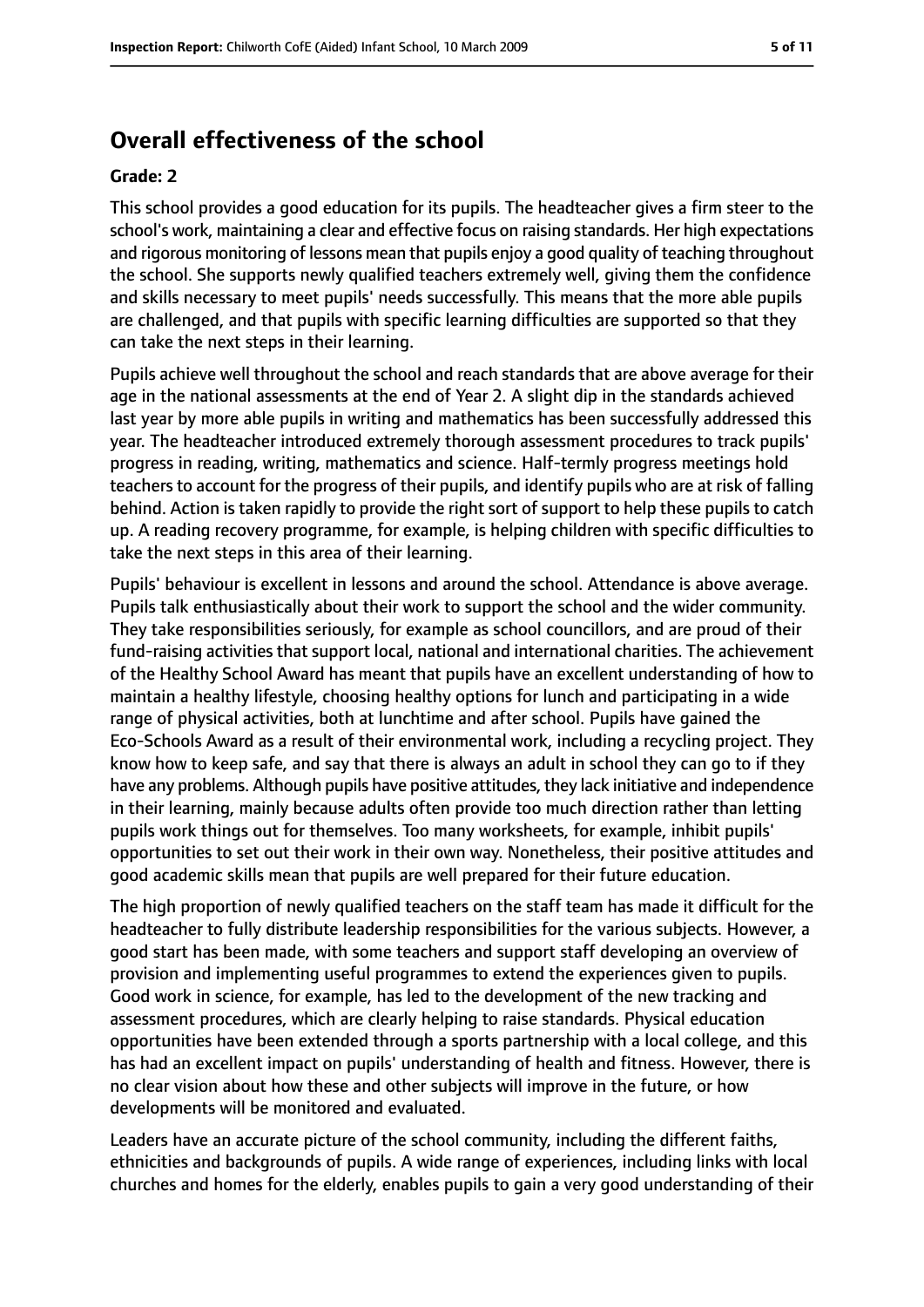own community. Well-established links with a school in Uganda have helped pupils to learn what life is like for pupils in a very different country. A simple plan is in place to extend these opportunities, but it lacks detail and clarity about how further links will be developed and their effectiveness evaluated.

Great care is taken to ensure that pupils are safe, secure and well cared for in school. All necessary checks are made before appointing new staff. The premises are very well maintained, and the local authority and governors carry out regular health and safety checks. Staff assess all risks carefully before taking pupils out on visits. However, some important documents about the safety aspects of the building are missing.

Overall, school leaders have an accurate view of the school's performance. Governors gain a good overview of the school's work through visits, meetings and regular feedback from the headteacher and coordinators. A few take a very active role in the life of the school, helping in class regularly and supporting school functions. They challenge the school about its performance and use funds wisely to support improvements to the premises and the curriculum.

The school values the support it receives from parents, including the Friends' Association, which raises a considerable amount of money to help finance important aspects of the curriculum and premises, for example the swimming pool. The vast majority of parents are very supportive of the school's work, especially appreciating the good levels of care provided to help their children flourish and achieve well. One echoed the views of many when she wrote: 'Despite the changes in staff recently, the school has gone from strength to strength. At every level the staff are committed and caring, and this is reflected in the progress and obvious happiness of the children.' The improvements in school performance to date, along with the headteacher's clarity of vision and successful management of staff, mean that the school is well placed to continue to improve in the future.

## **Effectiveness of the Early Years Foundation Stage**

#### **Grade: 2**

When children start in Reception their attainment varies widely, but overall they have skills typical of four-year-olds. Good induction procedures mean they quickly settle in and begin to learn. During their early days at school, successful relationships are established with parents, and these form the basis of an effective partnership that continues right through the school. Children make good progress and enjoy all the activities organised for them. Most meet the goals expected nationally by the time they transfer to Year 1, and many exceed them. Children make especially good progress in literacy and numeracy because adults provide a wide range of opportunities for them to learn basic skills. They enjoy writing labels for their class museum and putting number cards in order. However, children's independence is often limited because adults direct activities too much.

Adults provide good levels of care, ensuring that children are safe and secure inside and outside the classroom. Adults are well qualified to administer first aid if the need arises. They keep a close check on children's progress and this helps them to target those who need extra support. However, this information is not analysed well enough to identify any weaknesses in provision so that appropriate action can be taken.

## **What the school should do to improve further**

■ Ensure that documents regarding the safety aspects of the premises are fully in place and reviewed regularly.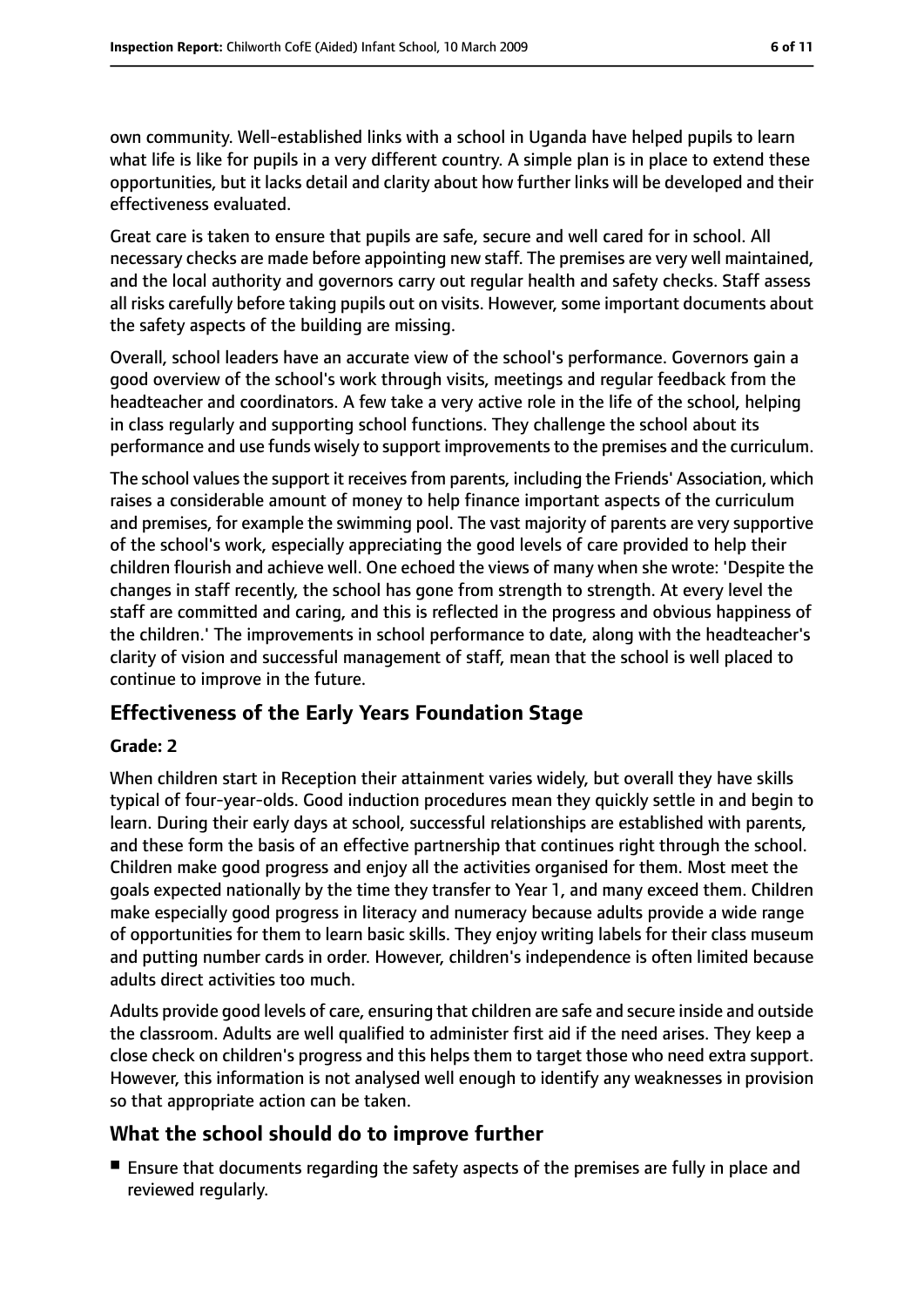■ Improve provision in the Early Years Foundation Stage, by analysing information more effectively and extending the opportunities, both here and in Years 1 and 2, for children to develop their independence.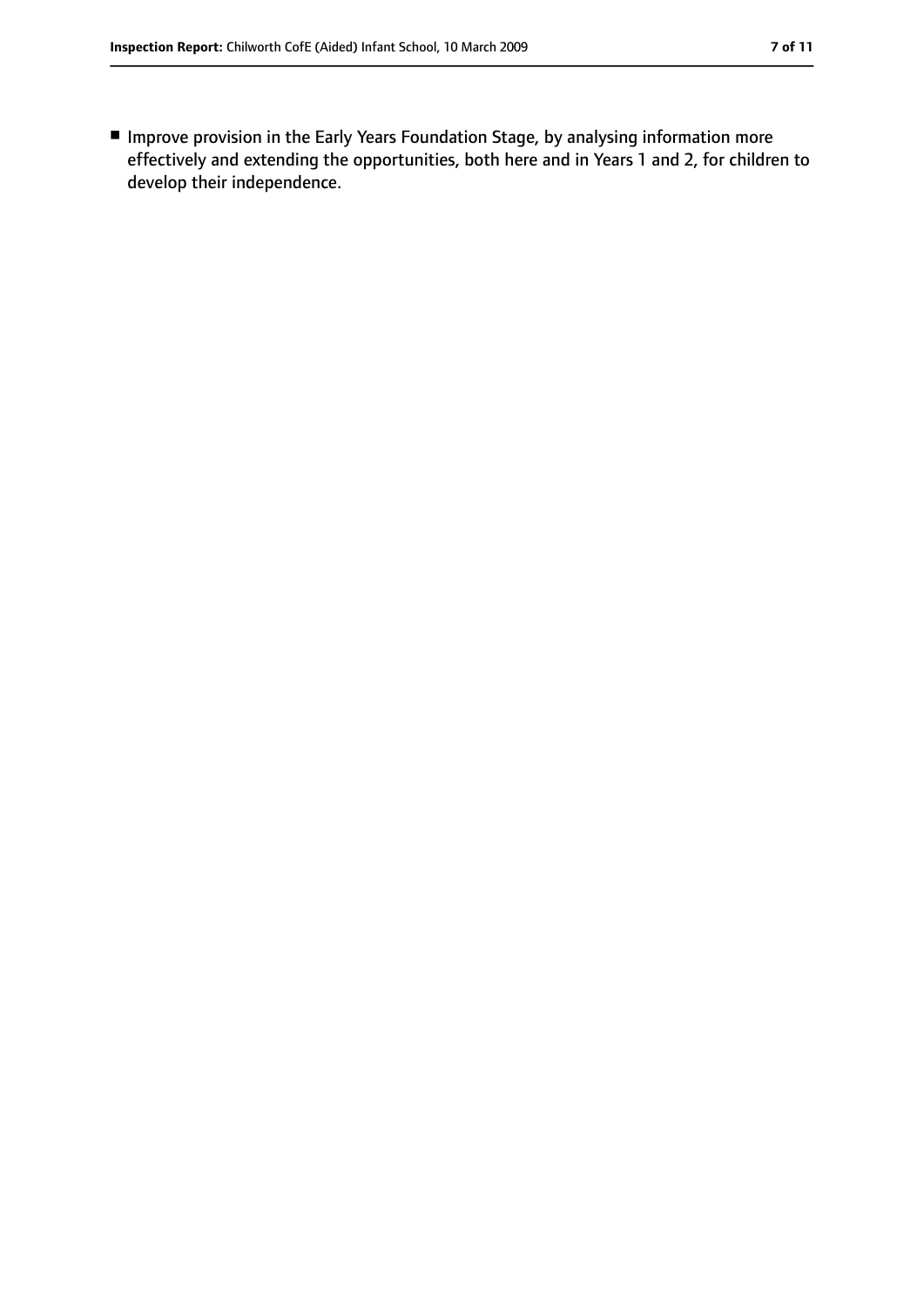**Any complaints about the inspection or the report should be made following the procedures set out in the guidance 'Complaints about school inspection', which is available from Ofsted's website: www.ofsted.gov.uk.**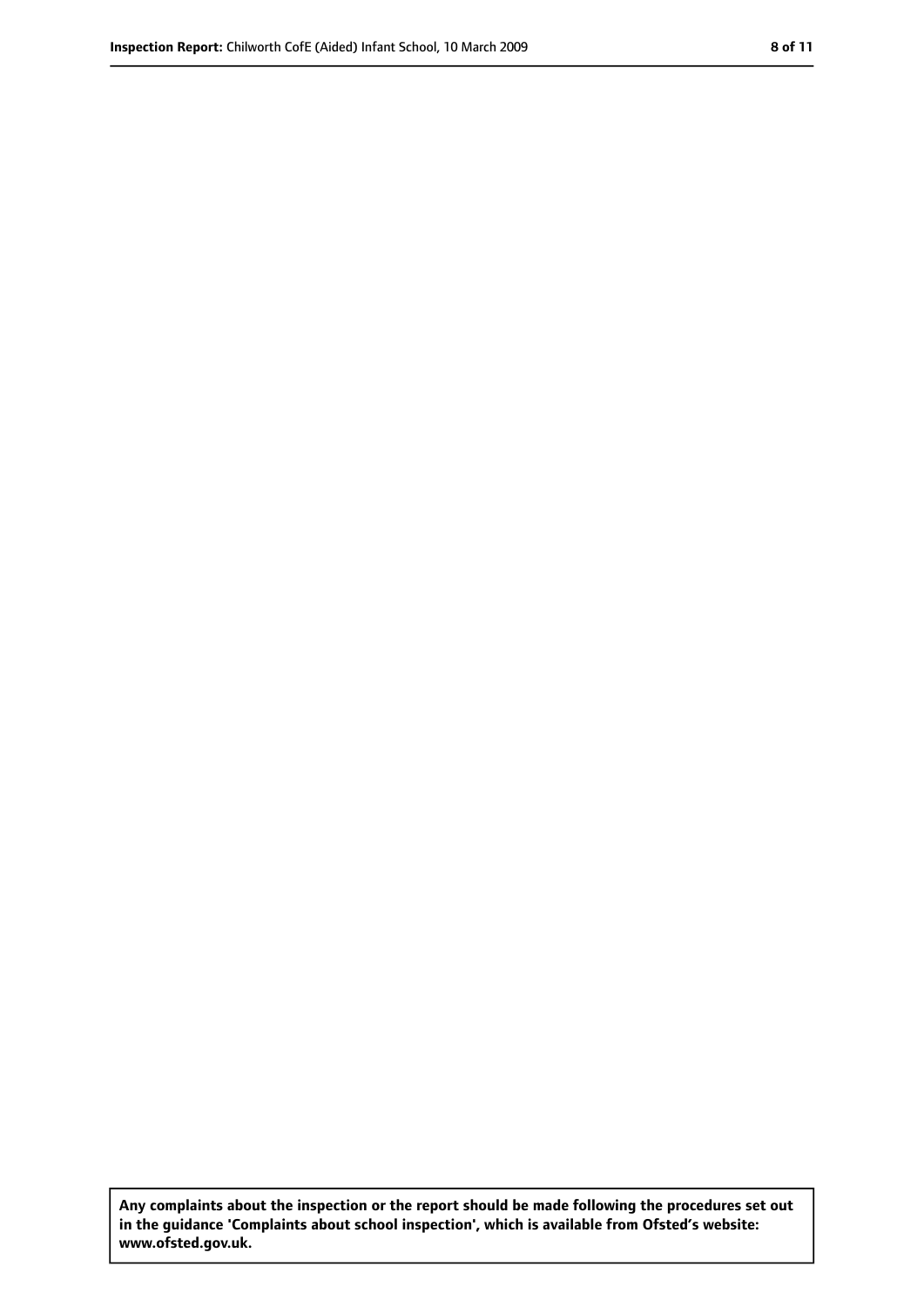# **Inspection judgements**

| Key to judgements: grade 1 is outstanding, grade 2 good, grade 3 satisfactory, and | School  |
|------------------------------------------------------------------------------------|---------|
| arade 4 inadequate                                                                 | Overall |

### **Overall effectiveness**

| How effective, efficient and inclusive is the provision of<br>education, integrated care and any extended services in meeting the<br>needs of learners? |     |
|---------------------------------------------------------------------------------------------------------------------------------------------------------|-----|
| Effective steps have been taken to promote improvement since the last<br>inspection                                                                     | Yes |
| How well does the school work in partnership with others to promote learners'<br>well being?                                                            |     |
| The capacity to make any necessary improvements                                                                                                         |     |

## **Effectiveness of the Early Years Foundation Stage**

| How effective is the provision in meeting the needs of children in the<br><b>EYFS?</b>       |   |
|----------------------------------------------------------------------------------------------|---|
| How well do children in the EYFS achieve?                                                    |   |
| How good are the overall personal development and well-being of the children<br>in the EYFS? | 3 |
| How effectively are children in the EYFS helped to learn and develop?                        |   |
| How effectively is the welfare of children in the EYFS promoted?                             |   |
| How effectively is provision in the EYFS led and managed?                                    |   |

## **Achievement and standards**

| How well do learners achieve?                                                                               |  |
|-------------------------------------------------------------------------------------------------------------|--|
| The standards <sup>1</sup> reached by learners                                                              |  |
| How well learners make progress, taking account of any significant variations<br>between groups of learners |  |
| How well learners with learning difficulties and/or disabilities make progress                              |  |

<sup>&</sup>lt;sup>1</sup>Grade 1 - Exceptionally and consistently high; Grade 2 - Generally above average with none significantly below average; Grade 3 - Broadly average to below average; Grade 4 - Exceptionally low.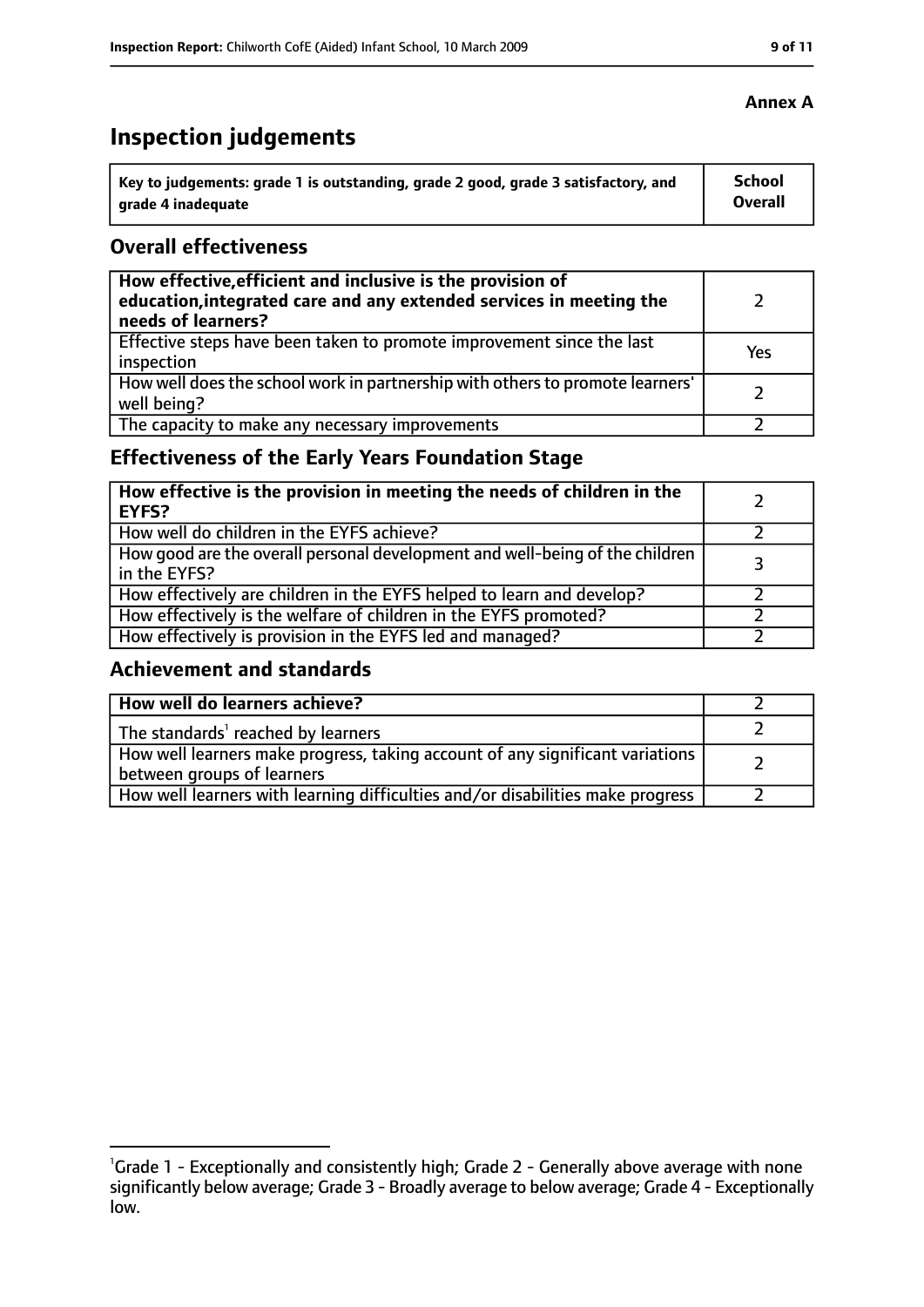## **Personal development and well-being**

| How good are the overall personal development and well-being of the<br>learners?                                 |  |
|------------------------------------------------------------------------------------------------------------------|--|
| The extent of learners' spiritual, moral, social and cultural development                                        |  |
| The extent to which learners adopt healthy lifestyles                                                            |  |
| The extent to which learners adopt safe practices                                                                |  |
| The extent to which learners enjoy their education                                                               |  |
| The attendance of learners                                                                                       |  |
| The behaviour of learners                                                                                        |  |
| The extent to which learners make a positive contribution to the community                                       |  |
| How well learners develop workplace and other skills that will contribute to<br>their future economic well-being |  |

# **The quality of provision**

| How effective are teaching and learning in meeting the full range of<br>learners' needs?              |  |
|-------------------------------------------------------------------------------------------------------|--|
| How well do the curriculum and other activities meet the range of needs and<br>interests of learners? |  |
| How well are learners cared for, quided and supported?                                                |  |

## **Leadership and management**

| How effective are leadership and management in raising achievement<br>and supporting all learners?                                              |     |
|-------------------------------------------------------------------------------------------------------------------------------------------------|-----|
| How effectively leaders and managers at all levels set clear direction leading<br>to improvement and promote high quality of care and education |     |
| How effectively leaders and managers use challenging targets to raise standards                                                                 |     |
| The effectiveness of the school's self-evaluation                                                                                               |     |
| How well equality of opportunity is promoted and discrimination eliminated                                                                      |     |
| How well does the school contribute to community cohesion?                                                                                      | 3   |
| How effectively and efficiently resources, including staff, are deployed to<br>achieve value for money                                          |     |
| The extent to which governors and other supervisory boards discharge their<br>responsibilities                                                  |     |
| Do procedures for safequarding learners meet current government<br>requirements?                                                                | Yes |
| Does this school require special measures?                                                                                                      | No  |
| Does this school require a notice to improve?                                                                                                   | No  |